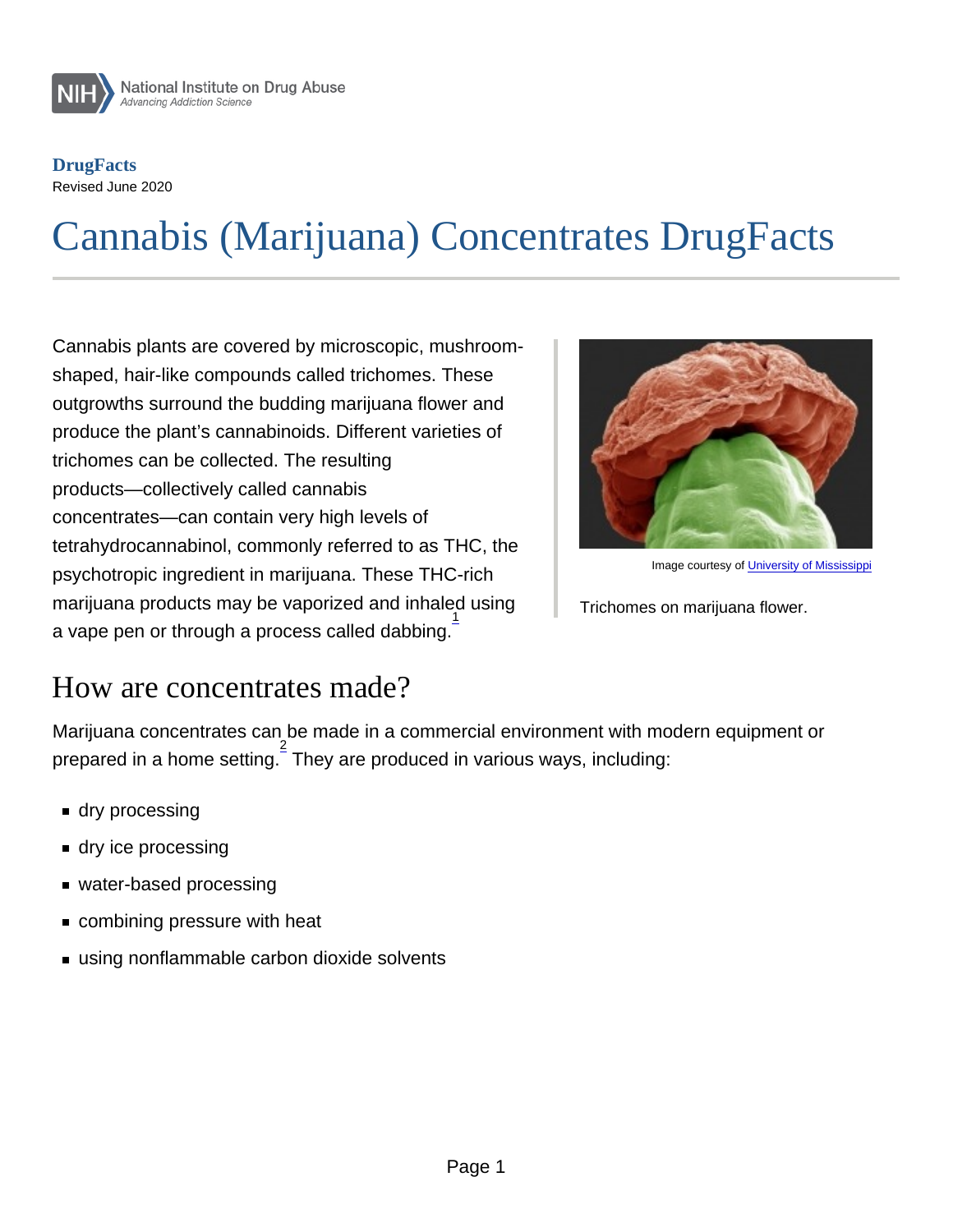using flammable solvents, including butane (lighter fluid), propane, ether or alcohol $^\ddag$ 

Using flammable solvents is popular because the products have high THC levels, $\frac{1}{\imath}$  users report longerlasting effects,  $\frac{1}{2}$  and it is a relatively inexpensive and efficient production method.  $\frac{2}{5}$  Butane is a commonly used solvent, producing the potent marijuana concentrate butane hash oil (BHO).

# What does the final product look like?

The products resulting from these methods may be:

- a gooey liquid wax
- a soft solid with a texture like lip balm
- a hard, amber-colored solid

Hash oil and waxes can be consumed using vape pens. Solids can also be placed on a heated platform usually made of titanium, quartz, or ceramic, where they are vaporized by high heat and inhaled through a dabbing tool, often called a rig.<sup>2</sup>

Image courtesy of [pixabay.com](https://pixabay.com/photos/cannabis-weed-pot-marijuana-3587706/), CC0

## What's the difference between concentrates, extracts, and dabs?

The terms used to describe these products vary. Concentrates is a broad term referring to all products that have been extracted from the plant. Although extracts and concentrates are often used interchangeably, some people define extracts as products manufactured using solvents, but not those pulled from the plant with non-solvent methods. Dabs may refer to products made exclusively from butane hash oil; however, the term is sometimes used colloquially for concentrates extracted in other ways. There are also post-production methods that lead to further variations in products and terms. $\frac{3}{2}$ 

# What are the health effects of concentrates?

There are adverse effects associated with marijuana use in any form,  $\frac{3}{3}$  though additional research is needed to understand how the use of concentrate may differ from smoking dried marijuana buds. Marijuana concentrates have very high levels of THC. Solvent-based products tend to be especially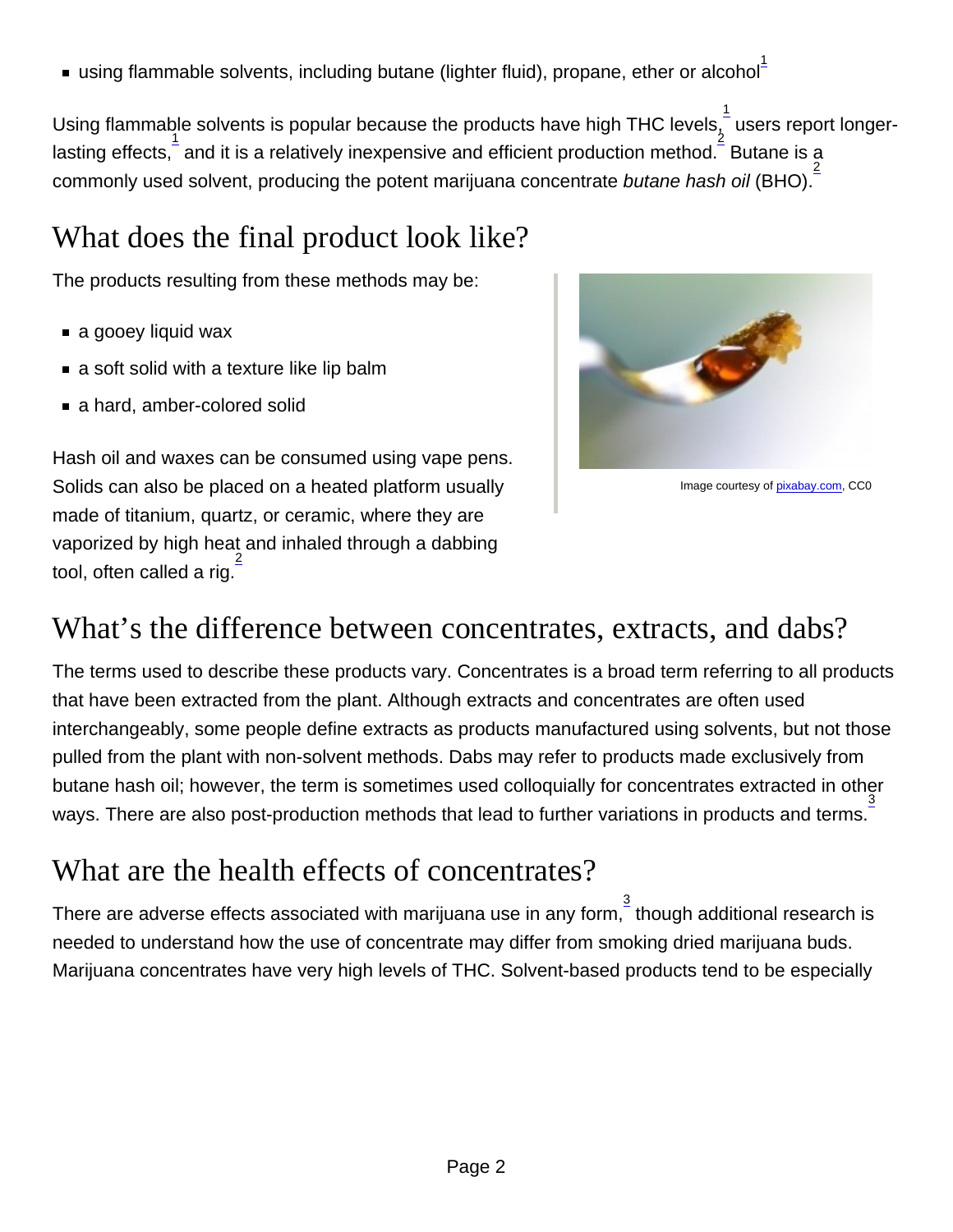potent, with THC levels documented at an average of about 54-69% and reported to exceed 80%, .<br>while non-solvent based extraction methods produce average THC levels between 39-60%. <sup>4</sup> In comparison, the THC content in marijuana plant material, which is often used in marijuana cigarettes, is lower—with samples seized by the U.S. Drug Enforcement Agency averaging just over 15%.  $\frac{5}{5}$  Not only do concentrates have high levels of THC, but dabbers inhale the entire amount all at once—in a single breath.  $\frac{2}{3}$  As a result, concentrates can deliver extremely large amounts of THC to the body quickly. The risks of physical dependence and addiction increase with exposure to high concentrations of THC, and higher doses of THC are more likely to produce anxiety, agitation, paranoia, and psychosis.<sup>6</sup> Additional research is needed to understand how the use of concentrate affects these risks.

In addition, contaminants in concentrate products may be cause for concern. One study noted that 80% of tested concentrate samples were contaminated in some form, not only with pesticides (which is also a concern for dried bud), but also with residual solvents that were not fully purged in the manufacturing process. Users of BHO, for example, likely inhale some butane and other impurities along with the vaporized THC. It is important to note that direct inhalation of concentrated butane among recreational inhalant users carries multiple risks, including reported deaths. I However, it is unclear what negative health outcomes result from the inhalation of residual butane, other solvents, or leftover contaminants during the dabbing process.

## Is it dangerous to make solvent-based concentrates?

When solvents are used to produce concentrates, the preparation process itself can be dangerous. A number of people using butane to make extracts at home have caused fires and explosions and have been seriously burned. 8 A study conducted in 2015 looking at implications from marijuana legalization in Colorado reported that in a 2-year period the University of Colorado burn center saw a substantial increase in the number of flash burns that occurred during amateur THC extraction using butane, some involving more than 70% of body surface area and most requiring skin grafting. 9

It is against federal law to manufacture BHO, $\frac{10}{7}$  and even in some states where adult use of marijuana is legal, like Colorado and California, it is illegal to make hash oil using flammable liquids. In Colorado, state officials recommend alternate methods using nonflammable dry ice (CO<sub>2</sub>), ice water, or purchasing the product from a licensed marijuana retail store.  $\overline{\text{11}}$  Most licensed, commercial production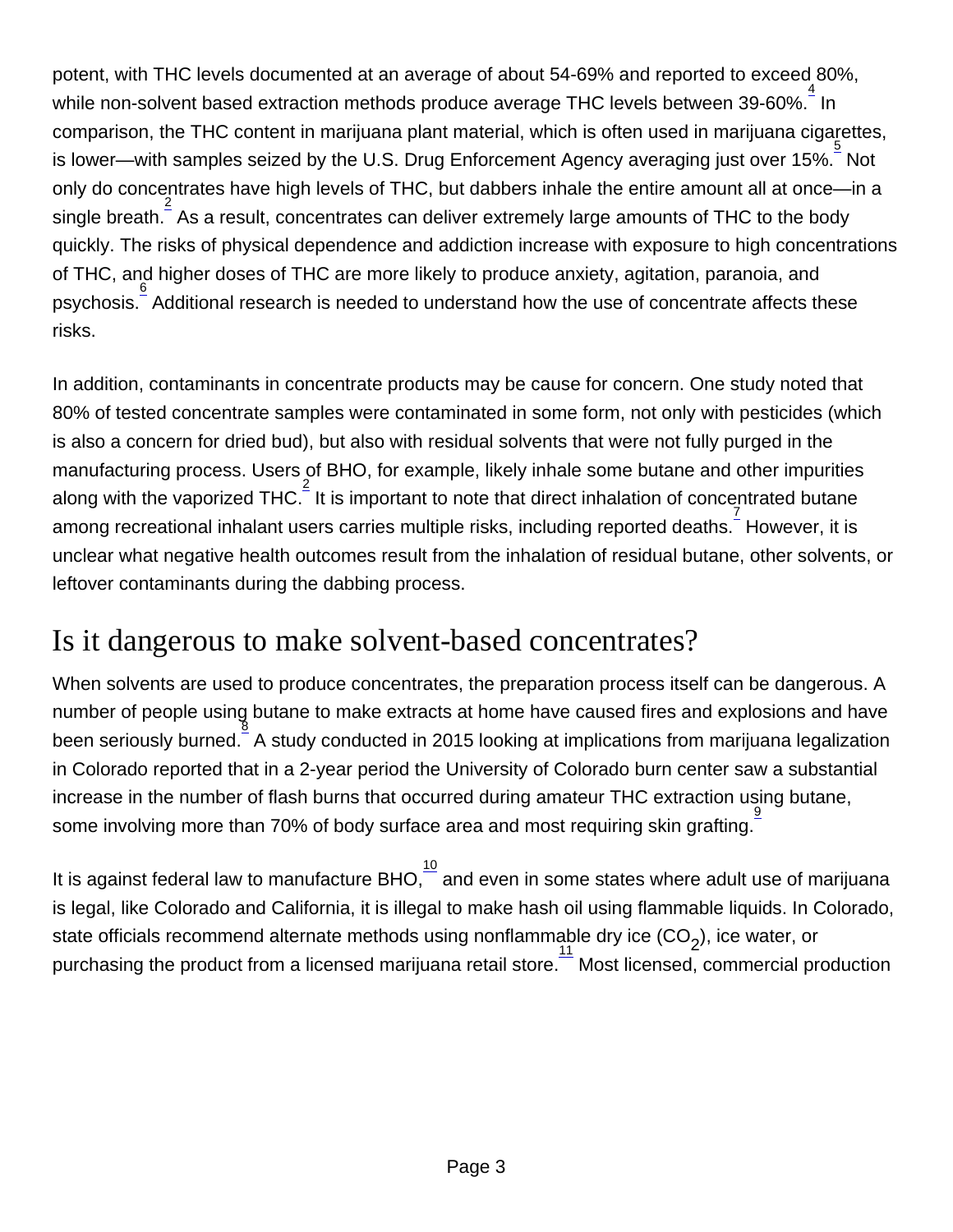facilities use a safer extraction system that prevents solvents from being wasted or exposed to the open air where they could inadvertently be ignited, similar to decades-old systems used in the  $\frac{2}{3}$  production of many commercial products.

#### Points to Remember

- Cannabis plants are covered by microscopic, mushroom-shaped, hair-like compounds called trichomes which surround the budding marijuana flower and produce the plant's cannabinoids.
- Trichomes can be collected and made into concentrates, including extracts and dabs.
- Concentrates can contain very high levels of THC, the psychotropic ingredient in marijuana.
- Concentrates can be vaporized and inhaled using a vape pen or by dabbing.
- **Concentrates can be made in commercial settings or in a home through several methods,** including dry ice- and water-based processing and the use of solvents.
- Using flammable solvents, such as butane, propane, ether or alcohol, is popular because it produces high THC levels, longer-lasting effects, and it's relatively inexpensive.
- Using butane as a solvent produces the potent marijuana concentrate butane hash oil (BHO).
- Exposure to high levels of THC increases the risks of physical dependence and addiction. Higher doses of THC are more likely to produce anxiety, agitation, paranoia, and psychosis.
- Contamination with pesticides and residual solvents that weren't fully removed during production is a concern. People who use BHO likely inhale some butane and other impurities along with the vaporized THC.

## Learn More

For more information about marijuana and marijuana use visit

- **[Marijuana webpage](http://nida.nih.gov/node/334/)**
- [Drugged Driving DrugFacts](http://nida.nih.gov/node/935/)

# References